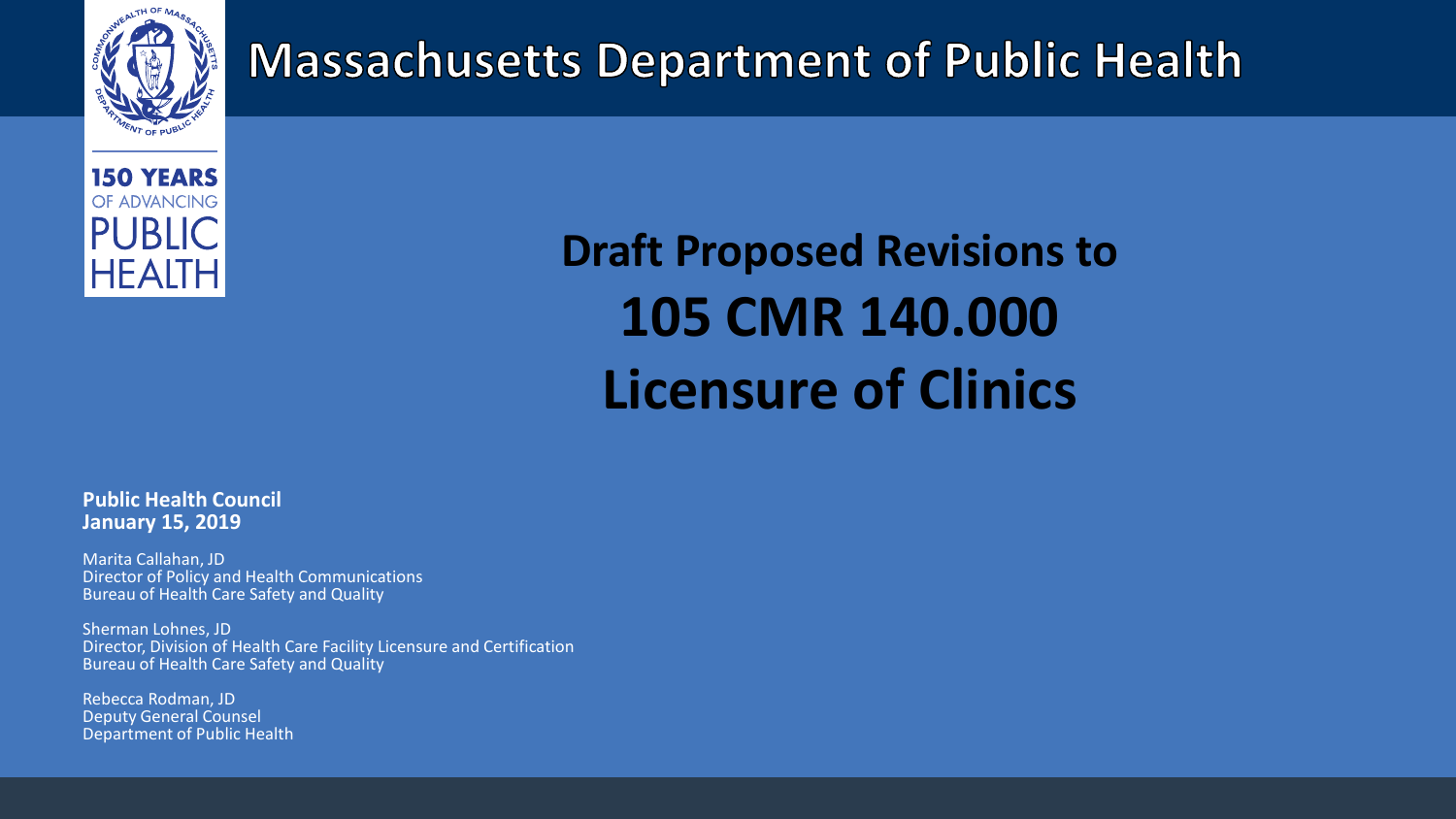### **Summary of Regulation**

105 CMR 140.000, *Licensure of Clinics*:

• Sets forth standards for the licensure, maintenance and operation of clinics; and

• Provides a legal structure that promotes industry standardization, promotes higher quality of care, and stronger consumer protection for individuals receiving care at clinics.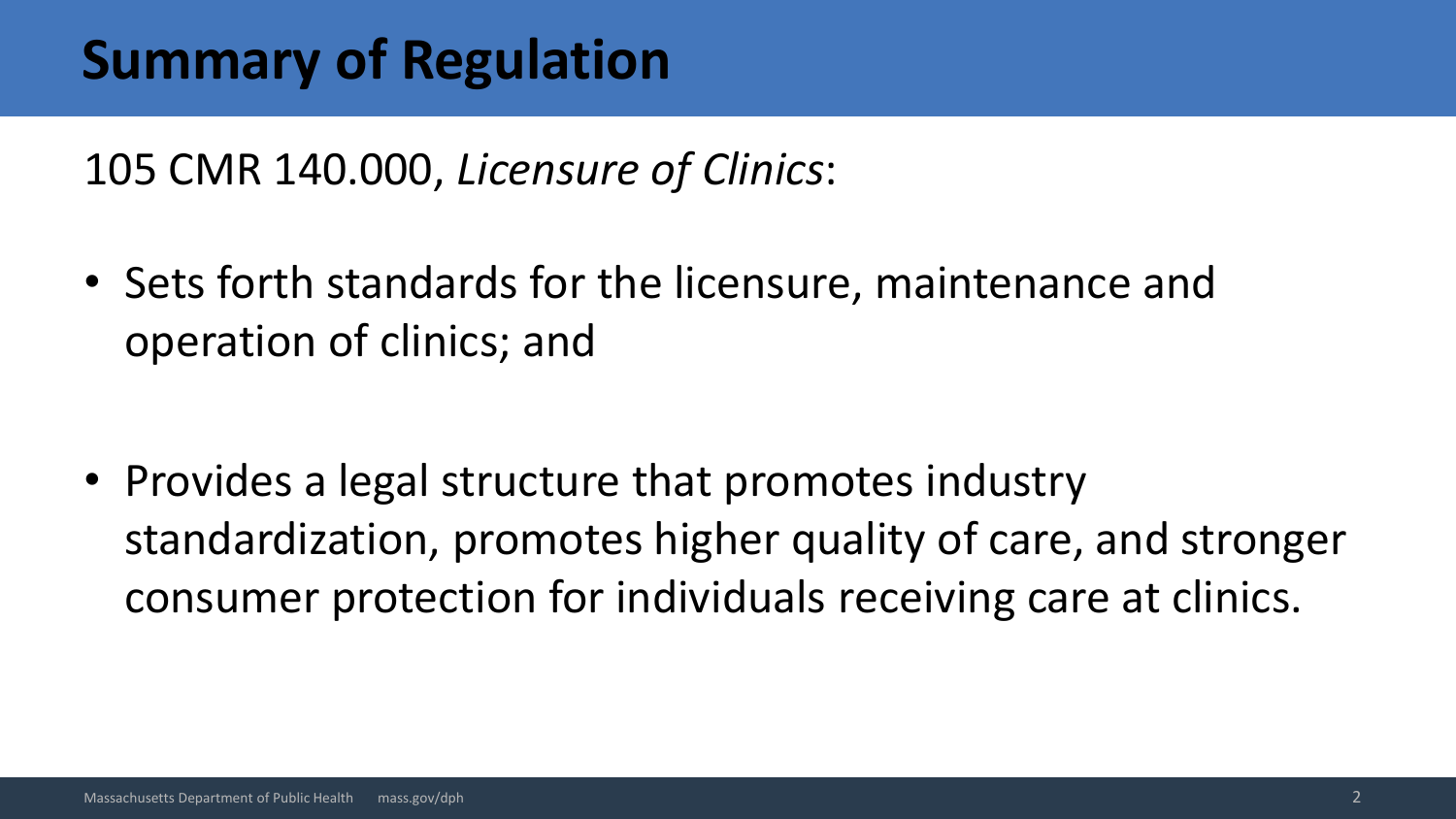### **Overview of Previous Revisions to Regulation**

As a reminder, the Department presented to the Public Health Council proposed initial revisions to 105 CMR 140.000, *Licensure of Clinics*. Specific initial revisions included:

- Improvements in readability by updating language;
- Updating definitions where necessary;
- Aligning reporting of serious complaints and incidents with other state and federal requirements; and
- Incorporating birth center provisions from the proposed rescission of birth center regulations (105 CMR 142.000).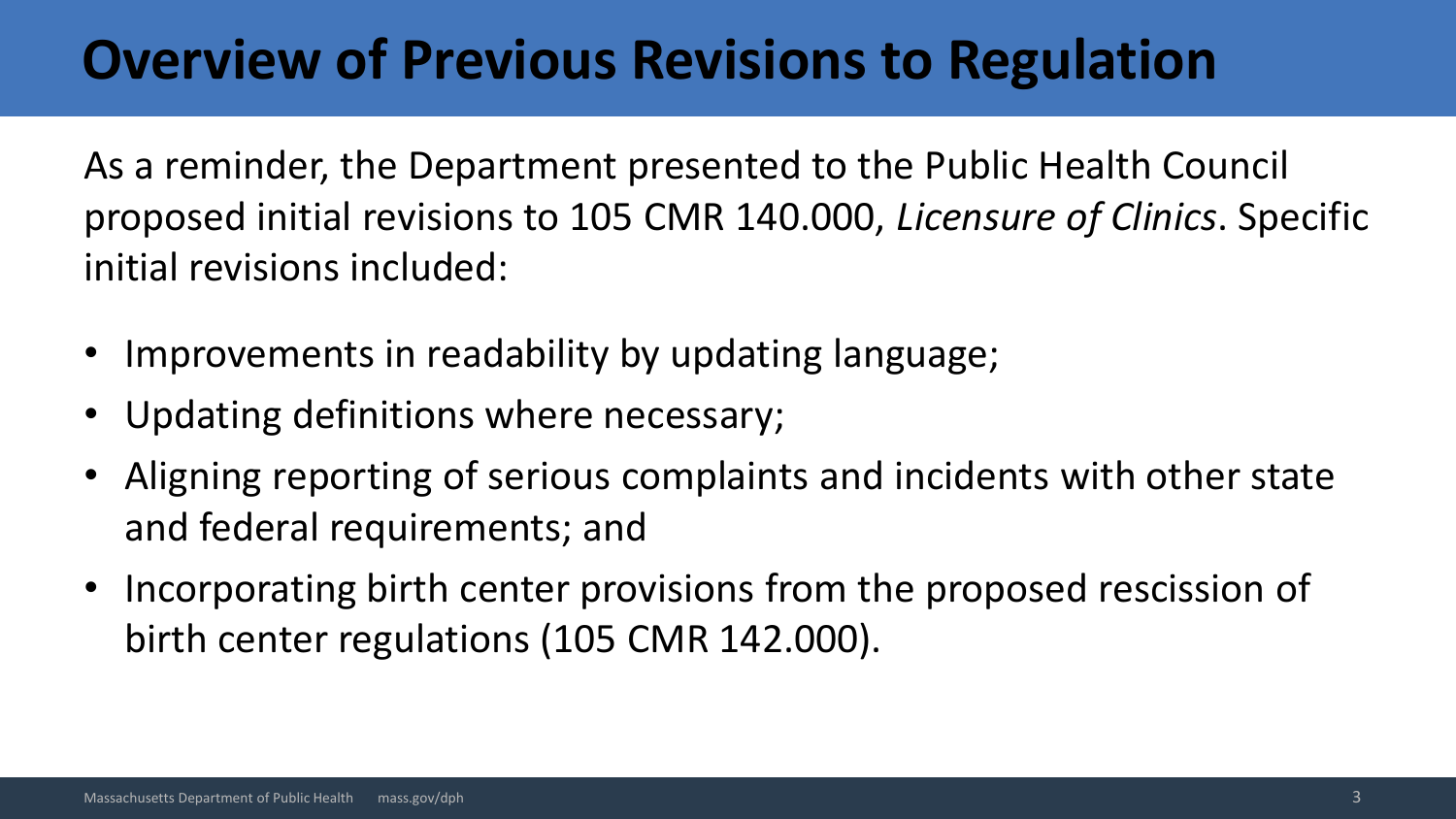# **Regulation Changes: Post-Comment Revisions**

As a result of comments received during the first public comment period, DPH recommends further revisions to 105 CMR 140.000, which will achieve the following:

- Clarify the definition of "surgical service";
- Update the definition of "urgent care"; and
- Allow for verbal or written notice to patients seven days after a serious reportable event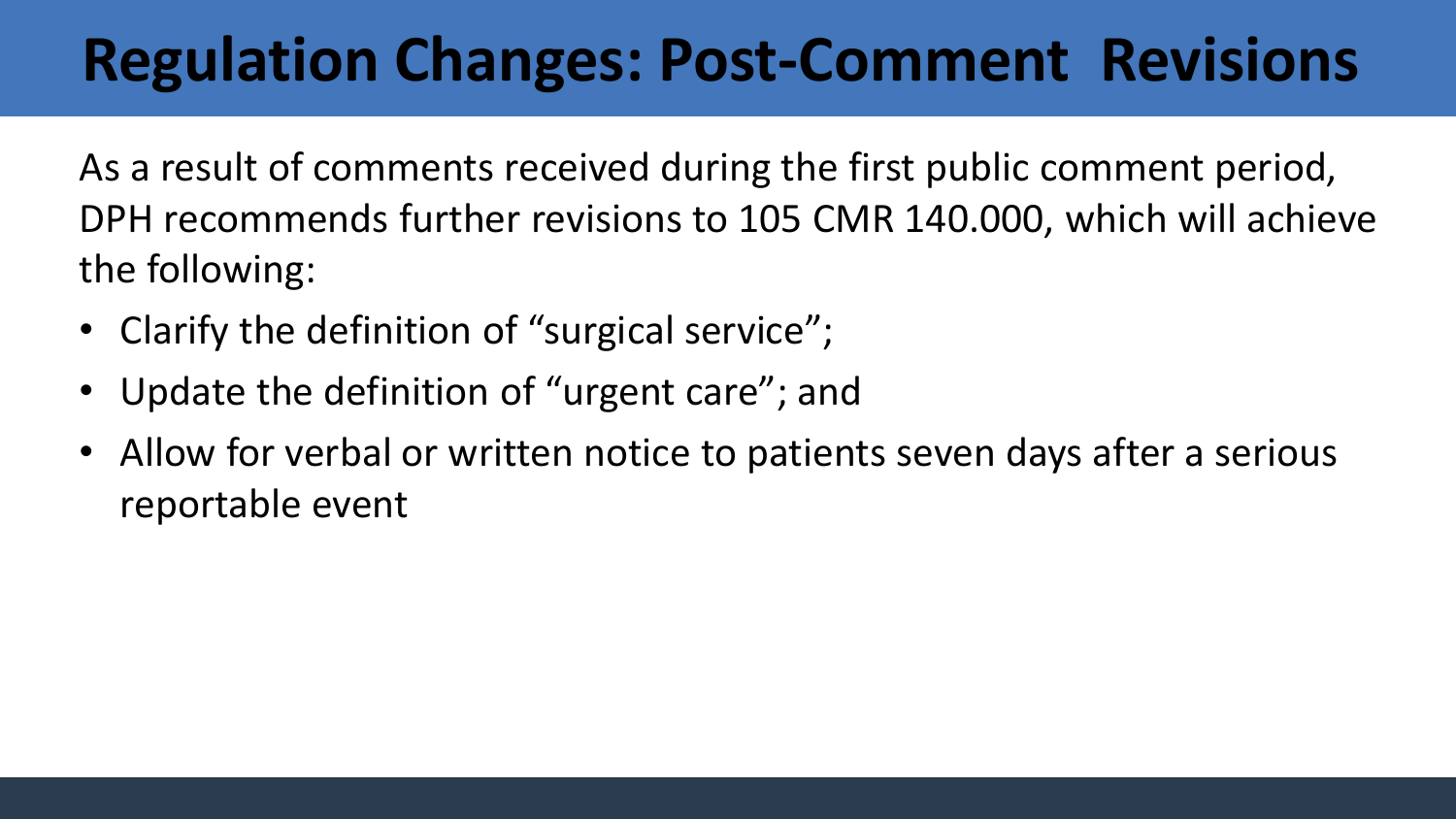### **Overview of Proposed Additional Revisions to Regulation**

To encourage better integration of mental health and substance use disorder treatment in the clinic setting, DPH has made additional revisions to the regulation that:

- Reduce the administrative burden associated with licensure when a provider wants to provide substance use treatment and mental health treatment within the same setting;
- Emphasize the potential for co-occurring mental health and substance use disorder by requiring substance use disorder screenings for all patients treated in a mental health clinic;
- Allow for longitudinal patient assessments and treatment planning so that treatment can begin prior to completion of a full evaluation; and
- Provide flexibility with regard to mental health clinic staffing.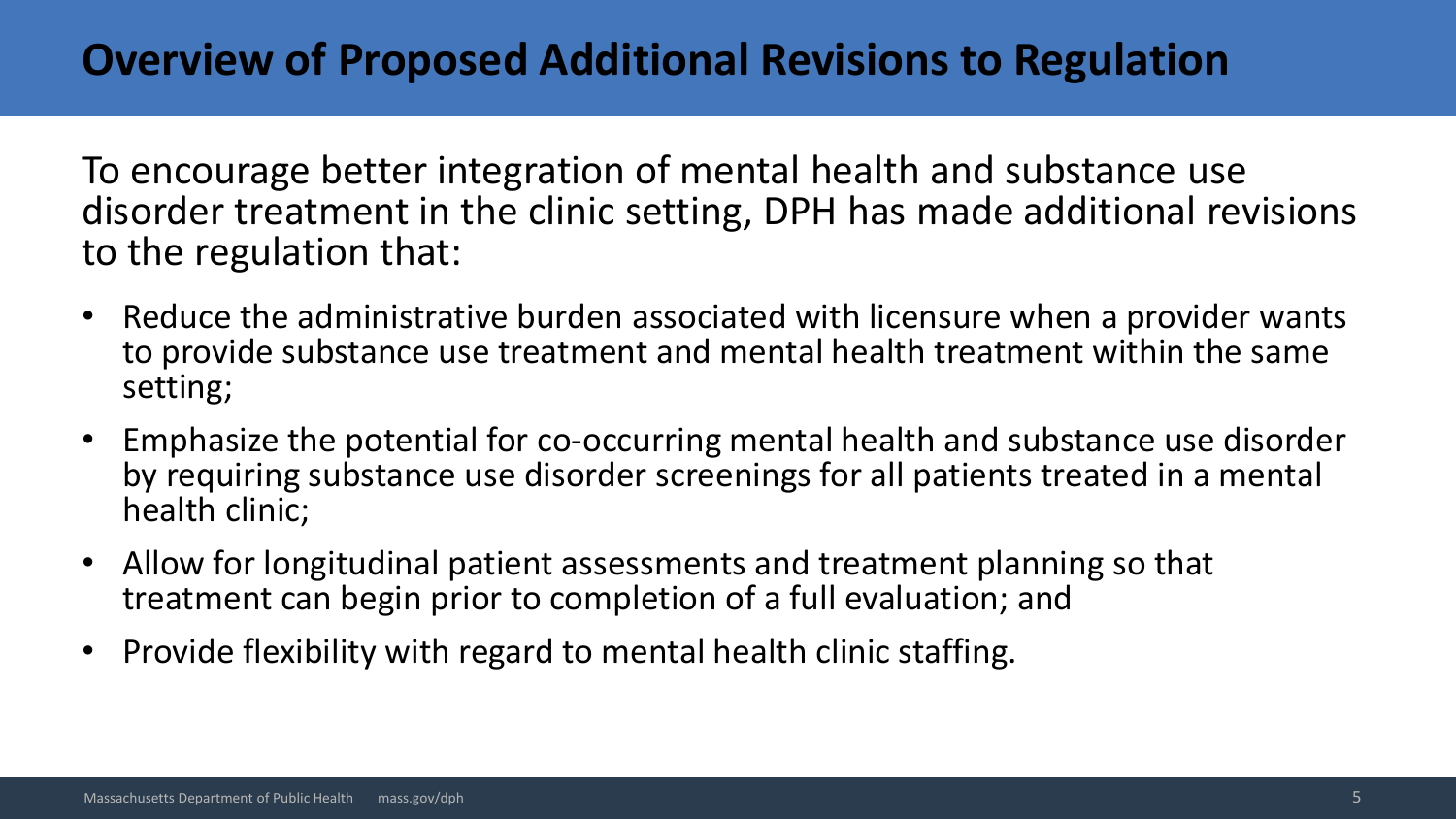## **Regulation Changes: Mental Health Services**

CURRENT REGULATION:

• Requires a BSAS provider seeking to provide mental health services to obtain clinic licensure and meet all clinic licensure requirements.

SUMMARY OF PROPOSED REVISION:

- Clarify for providers that only separate, identifiable mental health programs within a BSAS facility require clinic licensure.
- Create a streamlined process for BSAS providers to add a separate, identifiable mental health service.

*This revision streamlines the licensure process by removing duplicative requirements for providers seeking to provide mental health and substance use treatment services.*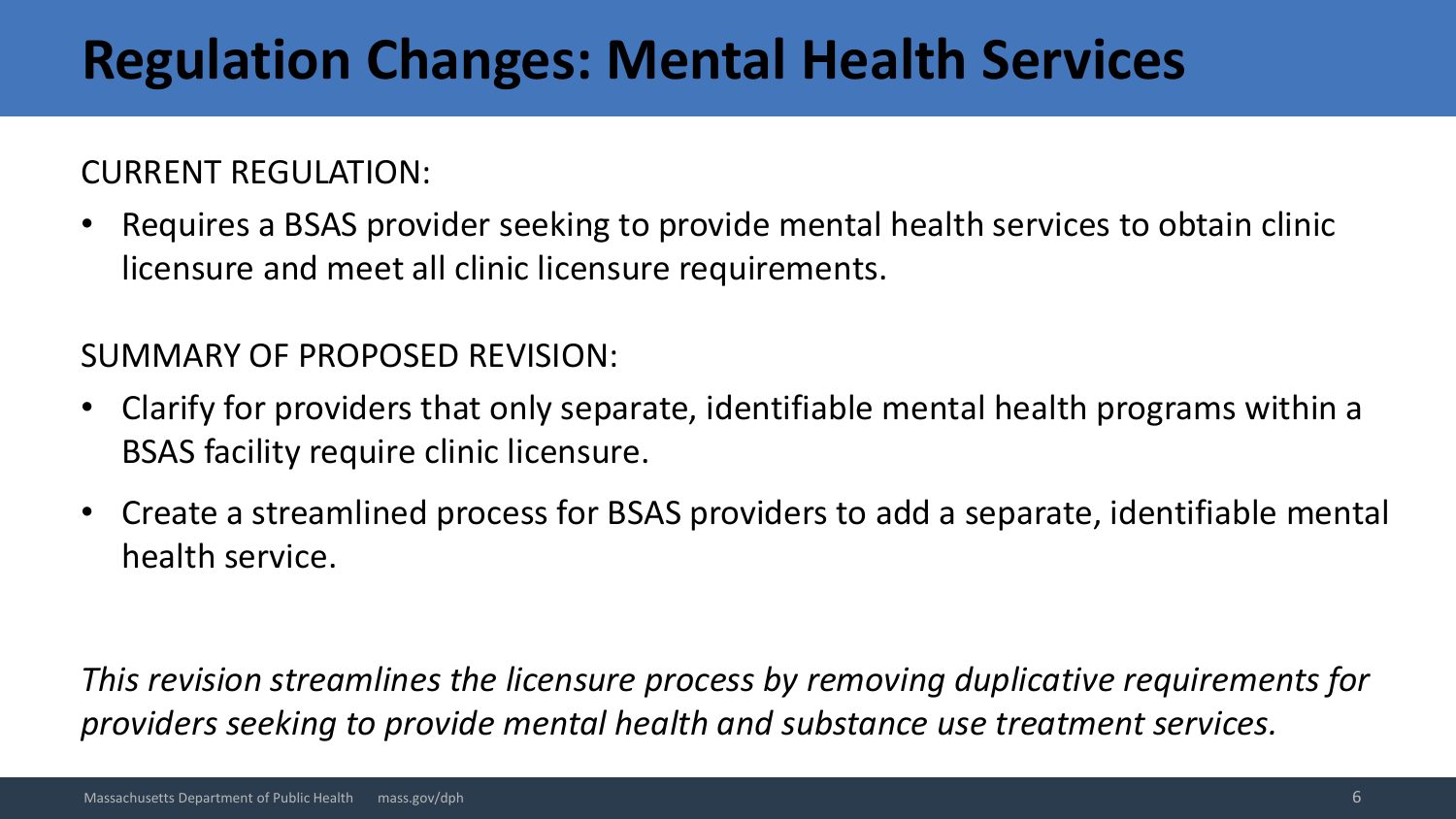## **Regulation Changes: Mental Health Services, cont'd**

#### CURRENT REGULATION:

• The current regulation does not require substance use disorder screenings for patients at a mental health clinic.

#### SUMMARY OF PROPOSED REVISION:

• Requires a substance use disorder screening for patients treated by a mental health clinic.

*This revision emphasizes the potential for co-occurring substance use disorders in mental health patients and the importance of substance use disorder screening.*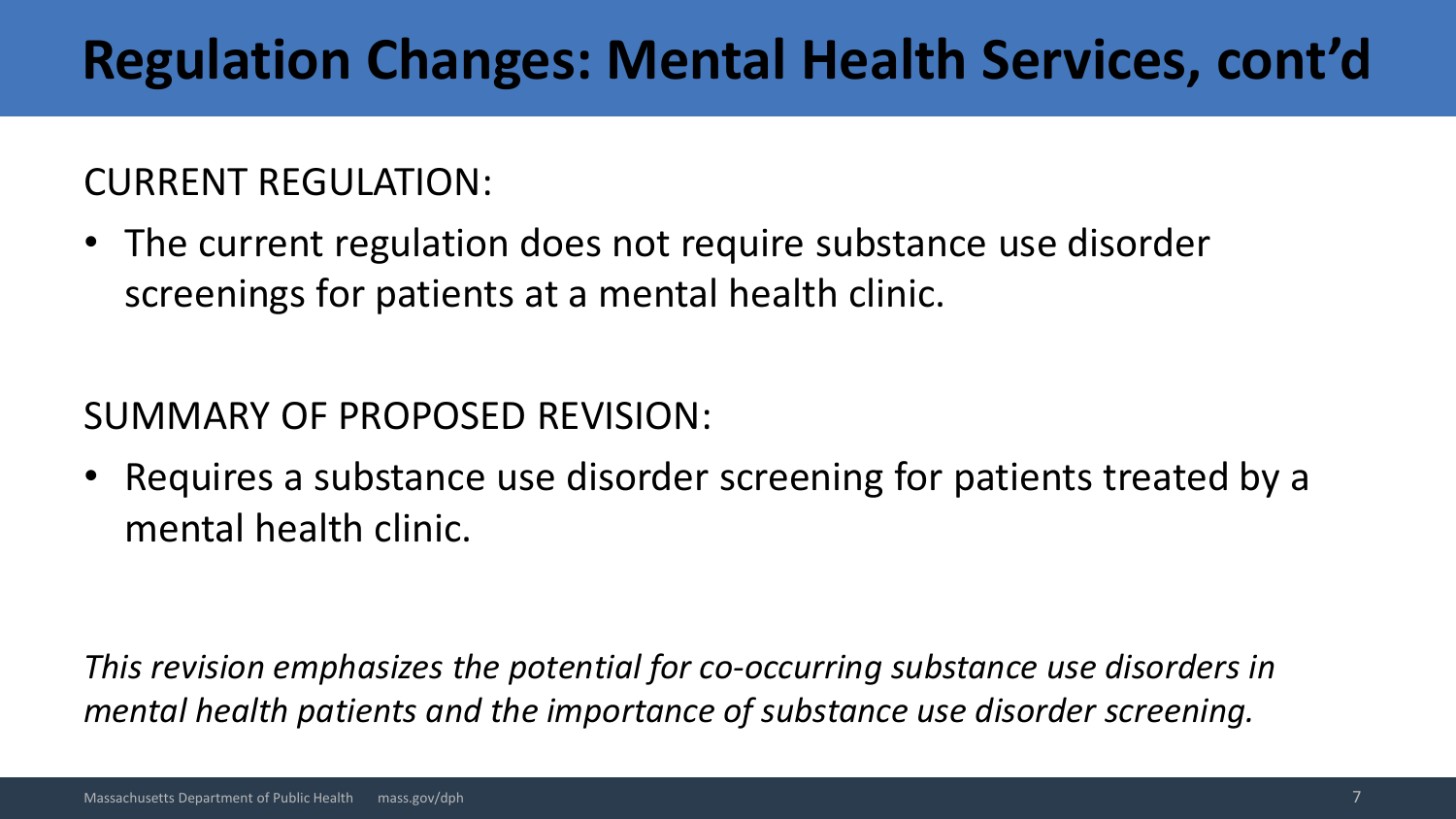## **Regulation Changes: Mental Health Services, cont'd**

#### CURRENT REGULATION:

• Requires a full patient evaluation to be completed before treatment can begin.

SUMMARY OF PROPOSED REVISION:

- Allows patient treatment to begin prior to concluding an evaluation; and
- Updates terminology of evaluation and diagnostic criteria to reflect current practices.

*This revision facilitates and encourages patient treatment as soon as possible.*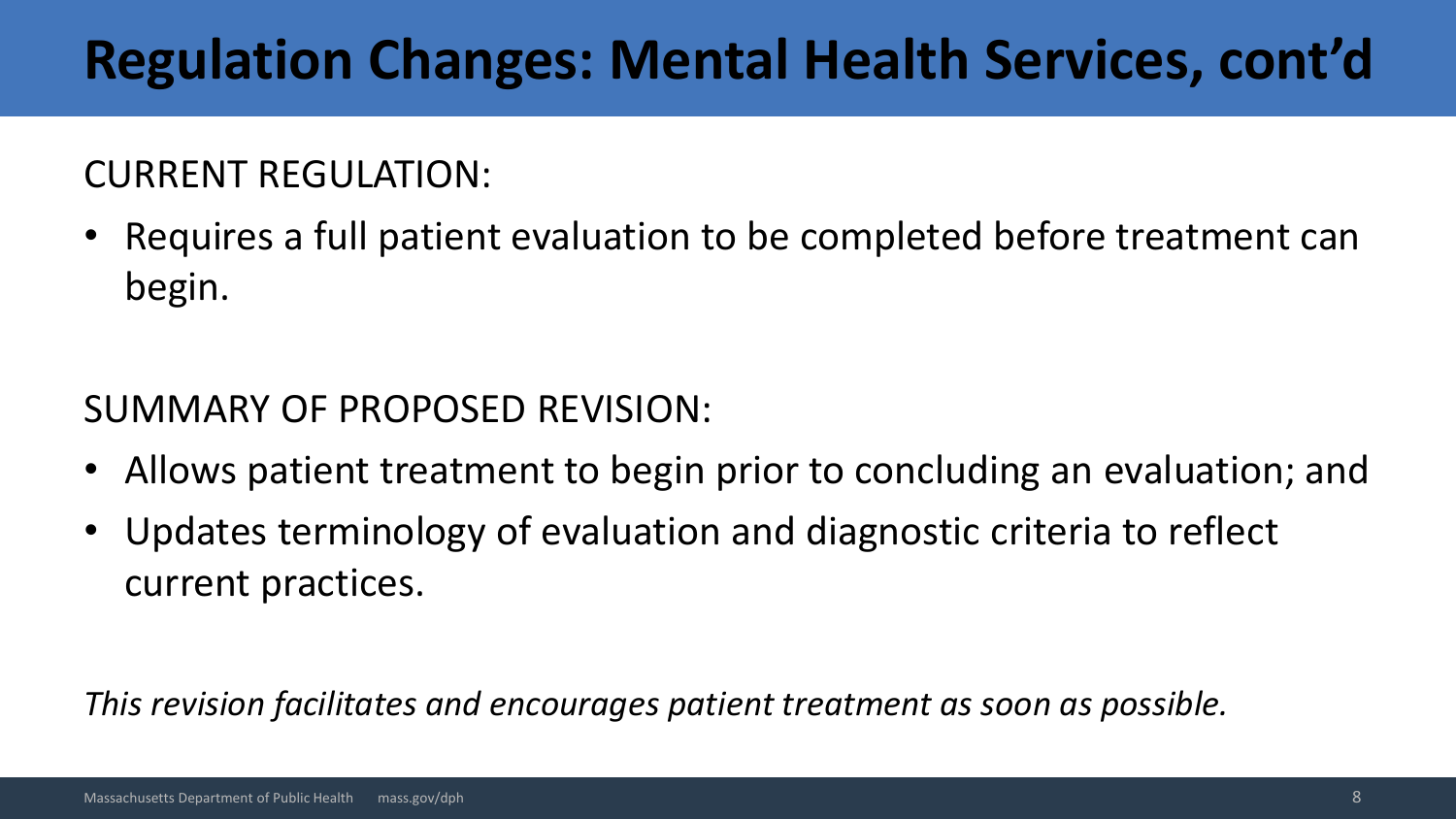## **Regulation Changes: Mental Health Services, cont'd**

#### CURRENT REGULATION:

• In addition to the requirement a physician be responsible for all policies and supervision for medical services, a psychiatrist or other physician must complete physical evaluations, patient referrals, and provide case consultation.

#### SUMMARY OF PROPOSED REVISION:

• Provides flexibility by allowing a licensed mental health professional to be responsible for the policies and procedures for the services provided at the mental health clinic.

*These revisions will provide greater flexibility with regard to mental health clinic staffing.*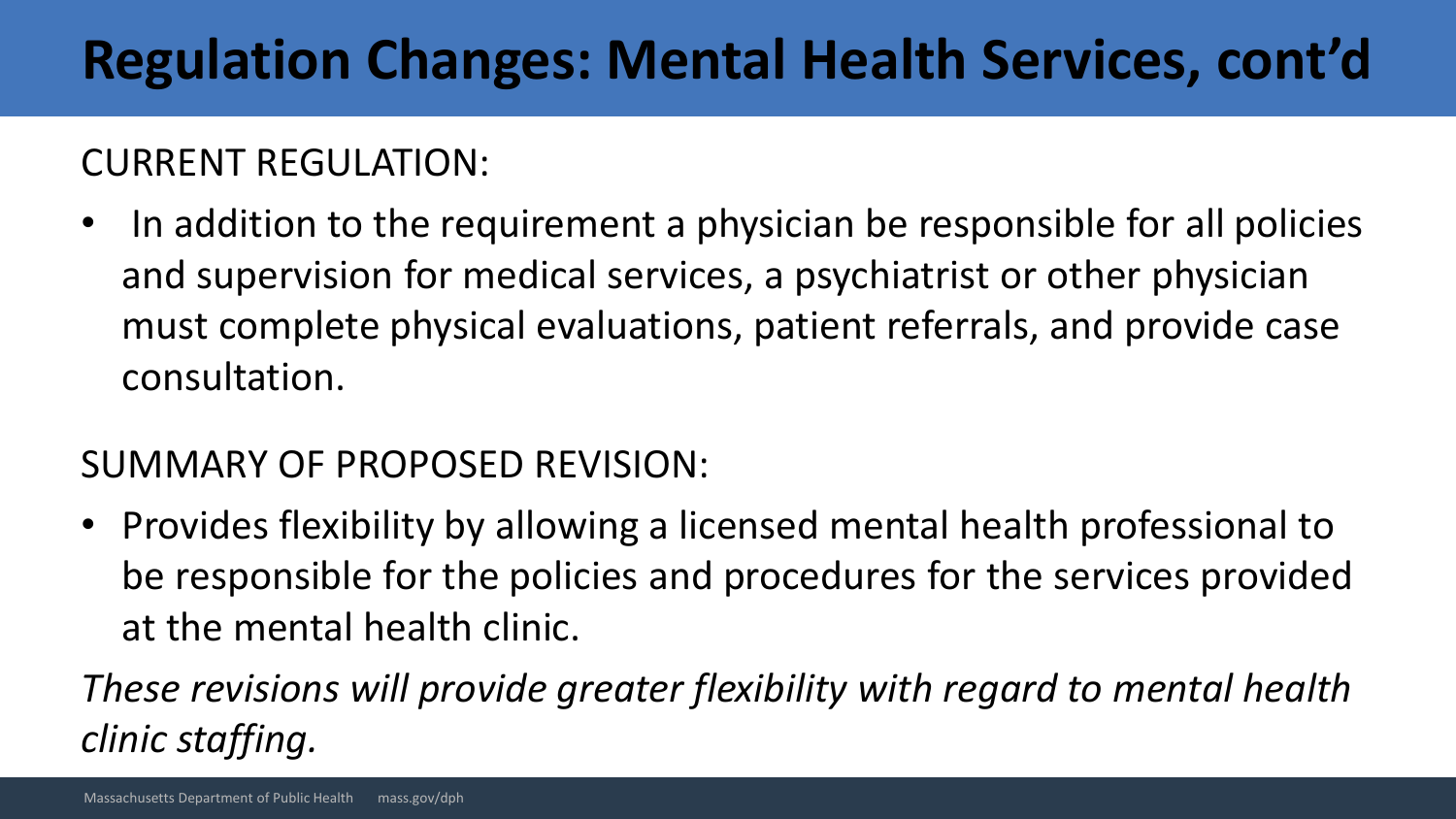

• Following this initial presentation, staff will hold a public comment period, including a public hearing.

• Staff will review public comments and request approval of the proposed amendments at a subsequent meeting of the Public Health Council.